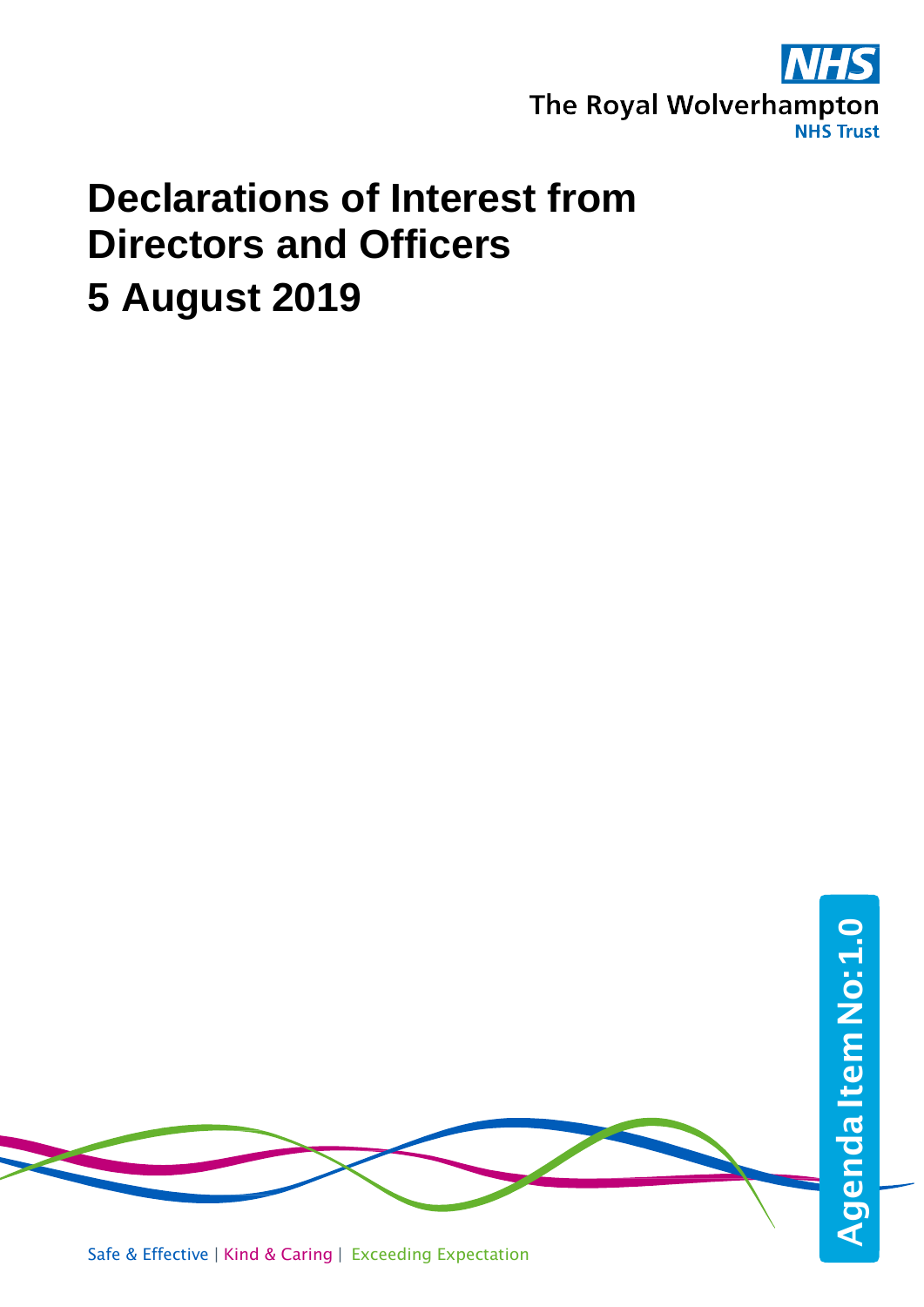## **RWT – REGISTER OF DIRECTOR'S INTEREST 5 AUGUST 2019**

**Board Member Position Declaration** 

| Ann-Marie Cannaby   | <b>Chief Nursing Officer</b> | • Birmingham City University - Professor of Nursing Sciences                                       |
|---------------------|------------------------------|----------------------------------------------------------------------------------------------------|
| Ann-Marie Cannaby   | <b>Chief Nursing Officer</b> | • Royal College of Nursing - Member                                                                |
| Ann-Marie Cannaby   | <b>Chief Nursing Officer</b> | • Warwick University – Research fellow (Honorary)                                                  |
| Ann-Marie Cannaby   | <b>Chief Nursing Officer</b> | . Higher Education Academy - Teaching Fellow                                                       |
| Ann-Marie Cannaby   | <b>Chief Nursing Officer</b> | • Ann-Marie Cannaby Ltd. - Director                                                                |
| Ann-Marie Cannaby   | <b>Chief Nursing Officer</b> | • Leicester and Leicestershire Photographic Society - Member                                       |
| Ann-Marie Cannaby   | <b>Chief Nursing Officer</b> | • La Trobe University, Victoria, Australia - Honorary Visiting Fellow                              |
| <b>Alan Duffell</b> | Director of Workforce        | • Member of the CIPD (Chartered Institute for Personnel and Development)                           |
| Alan Duffell        | Director of Workforce        | • Member of Chartered Management Institute                                                         |
| Roger Dunshea       | Non-Executive Director       | • General Chiropractic Council – Lay member, Chair of Audit committee (3/12/18)                    |
| Roger Dunshea       | Non-Executive Director       | • Geological Society of London - Chair of Audit Committee (14/12/18)                               |
| Rosi Edwards        | Non-Executive Director       | • Labour Party member                                                                              |
| Rosi Edwards        | Non-Executive Director       | • Lay member of West Midlands ACCEA                                                                |
| Rosi Edwards        | Non-Executive Director       | . President of Birmingham Health Safety and Environment Association (from March 2016)              |
| Rosi Edwards        | Non-Executive Director       | . Daughter as an employee of Unite the Union takes part in union campaigning, including on the NHS |
| Rosi Edwards        | Non-Executive Director       | . Care Quality Commission Inward Secondment undertaking the role of Executive Reviewer             |
| <b>Steve Field</b>  | Chairman                     | . University College London Partners - Non Executive Director                                      |
| <b>Steve Field</b>  | Chairman                     | • Nishkam Healthcare Trust Birmingham - Trustee                                                    |
| Junior Hemans       | Non-Executive Director       | • Libran Enterprises (2011) Ltd - Director                                                         |
| Junior Hemans       | Non-Executive Director       | • Tuntum Housing Association (Nottingham) - Chair of the Board                                     |
| Junior Hemans       | Non-Executive Director       | . Wolverhampton Cultural Resource Centre - Chair of the Board                                      |